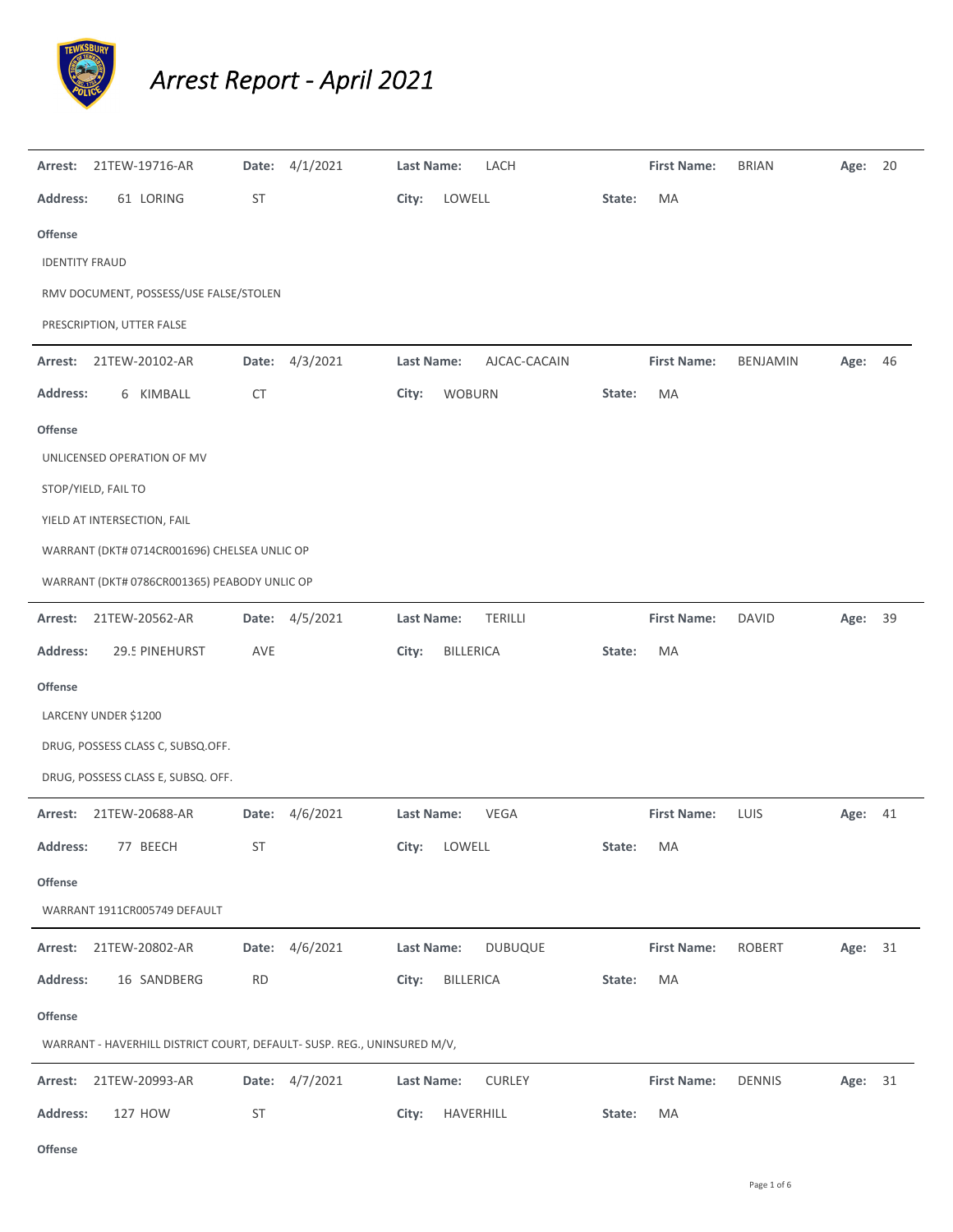| Arrest:         | 21TEW-21000-AR                                                             |             | Date: 4/7/2021 | <b>Last Name:</b> |               | <b>NENG</b>    |        | <b>First Name:</b> | CHANVESNA     | Age:    | 31 |
|-----------------|----------------------------------------------------------------------------|-------------|----------------|-------------------|---------------|----------------|--------|--------------------|---------------|---------|----|
| Address:        | 162 PRINCETON                                                              | <b>BLVD</b> |                | City:             | LOWELL        |                | State: | MA                 |               |         |    |
| <b>Offense</b>  |                                                                            |             |                |                   |               |                |        |                    |               |         |    |
|                 | LICENSE SUSPENDED, OP MV WITH                                              |             |                |                   |               |                |        |                    |               |         |    |
|                 | WARRANT - STRAIGHT, LDC, DKT#2011CR003551, LEAVE SCEN PROP. DAM., SPEEDING |             |                |                   |               |                |        |                    |               |         |    |
| Arrest:         | 21TEW-21223-AR                                                             |             | Date: 4/8/2021 | Last Name:        |               | <b>MADDEN</b>  |        | <b>First Name:</b> | KERRI         | Age:    | 39 |
| <b>Address:</b> | 213 CABOT                                                                  | <b>RD</b>   |                | City:             | TEWKSBURY     |                | State: | MA                 |               |         |    |
| <b>Offense</b>  |                                                                            |             |                |                   |               |                |        |                    |               |         |    |
|                 | DRUG, POSSESS CLASS A FENTANYL                                             |             |                |                   |               |                |        |                    |               |         |    |
| Arrest:         | 21TEW-21386-AR                                                             | Date:       | 4/9/2021       | Last Name:        |               | <b>MARLOWE</b> |        | <b>First Name:</b> | <b>JACK</b>   | Age:    | 28 |
| <b>Address:</b> | 3 CALLAHAN                                                                 | DR          |                | City:             | <b>WOBURN</b> |                | State: | MA                 |               |         |    |
| <b>Offense</b>  |                                                                            |             |                |                   |               |                |        |                    |               |         |    |
|                 | DRUG, POSSESS CLASS C, SUBSQ.OFF. (ADDERALL)                               |             |                |                   |               |                |        |                    |               |         |    |
|                 | DRUG, POSSESS CLASS C, SUBSQ.OFF. (ALPRAZOLAM)                             |             |                |                   |               |                |        |                    |               |         |    |
|                 | DRUG, POSSESS CLASS E (CLONAZEPAM)                                         |             |                |                   |               |                |        |                    |               |         |    |
| Arrest:         | 21TEW-21434-A-AR                                                           | Date:       | 4/9/2021       | Last Name:        |               | <b>MERCIER</b> |        | <b>First Name:</b> | WILLIAM       | Age:    | 50 |
| <b>Address:</b> | 40 PHOEBE                                                                  | AVE         |                | City:             | LOWELL        |                | State: | MA                 |               |         |    |
| <b>Offense</b>  |                                                                            |             |                |                   |               |                |        |                    |               |         |    |
|                 | FENTANYL, TRAFFICKING IN MORE THAN 10 GRAMS c.94C, §32E(c1/2)              |             |                |                   |               |                |        |                    |               |         |    |
|                 | DRUG, POSSESS TO DISTRIB CLASS E, SUBSQ.                                   |             |                |                   |               |                |        |                    |               |         |    |
|                 | CONSPIRACY TO VIOLATE DRUG LAW                                             |             |                |                   |               |                |        |                    |               |         |    |
|                 | DRUG, POSSESS TO DISTRIB CLASS E, SUBSQ.                                   |             |                |                   |               |                |        |                    |               |         |    |
|                 | DRUG, POSSESS TO DISTRIB CLASS E, SUBSQ.                                   |             |                |                   |               |                |        |                    |               |         |    |
|                 | DRUG, POSSESS TO DISTRIB CLASS B, SUBSQ. c94C §32A(b)                      |             |                |                   |               |                |        |                    |               |         |    |
| Arrest:         | 21TEW-21434-AR                                                             |             | Date: 4/9/2021 | Last Name:        |               | GIAQUINTO      |        | <b>First Name:</b> | <b>JOSEPH</b> | Age: 42 |    |
| <b>Address:</b> | 1775 ANDOVER                                                               | <b>ST</b>   |                | City:             | TEWKSBURY     |                | State: | MA                 |               |         |    |
| <b>Offense</b>  |                                                                            |             |                |                   |               |                |        |                    |               |         |    |
|                 | DRUG, POSSESS TO DISTRIB CLASS B                                           |             |                |                   |               |                |        |                    |               |         |    |
|                 | CONSPIRACY TO VIOLATE DRUG LAW                                             |             |                |                   |               |                |        |                    |               |         |    |
|                 | DRUG, POSSESS TO DISTRIB CLASS E                                           |             |                |                   |               |                |        |                    |               |         |    |
|                 | FENTANYL, TRAFFICKING IN MORE THAN 10 GRAMS c.94C, §32E(c1/2)              |             |                |                   |               |                |        |                    |               |         |    |
|                 | DRUG, POSSESS TO DISTRIB CLASS E                                           |             |                |                   |               |                |        |                    |               |         |    |
|                 | DRUG, POSSESS TO DISTRIB CLASS E                                           |             |                |                   |               |                |        |                    |               |         |    |

LARCENY UNDER \$1200

 $\overline{\phantom{a}}$ 

 $\overline{\phantom{a}}$ 

 $\overline{\phantom{a}}$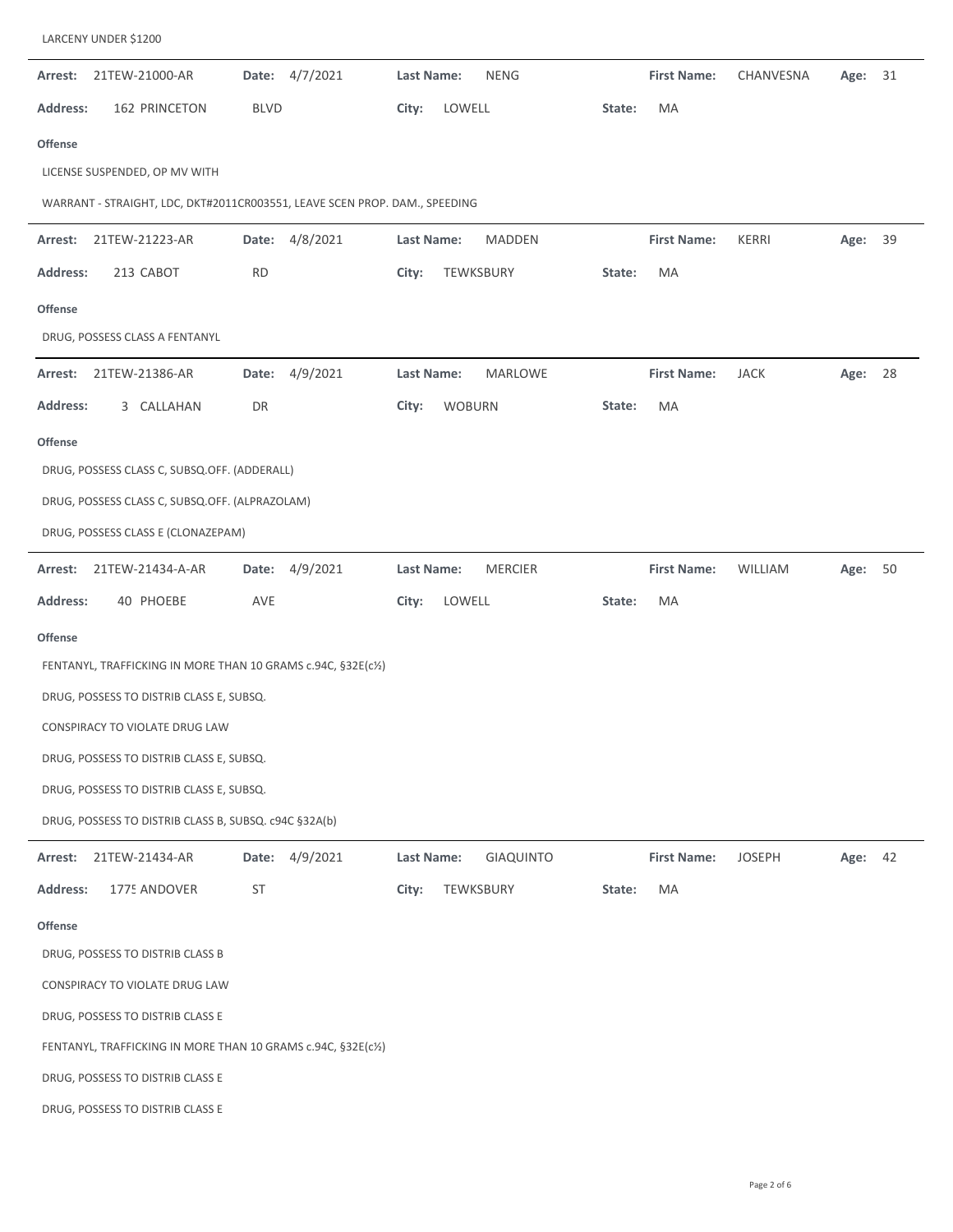| 21TEW-21924-AR<br>Arrest:                           | 4/11/2021<br>Date: | <b>Last Name:</b><br><b>NGUYEN</b> |        | <b>First Name:</b> | DANGQUANG      | Age:    | - 47 |
|-----------------------------------------------------|--------------------|------------------------------------|--------|--------------------|----------------|---------|------|
| <b>Address:</b><br>3 PALERMO                        | ST                 | City:<br>METHUEN                   | State: | MA                 |                |         |      |
| <b>Offense</b>                                      |                    |                                    |        |                    |                |         |      |
| LARCENY UNDER \$1200                                |                    |                                    |        |                    |                |         |      |
| 21TEW-21935-AR<br>Arrest:                           | Date: 4/11/2021    | MIELE<br>Last Name:                |        | <b>First Name:</b> | <b>THOMAS</b>  | Age: 40 |      |
| 258 HOWE<br><b>Address:</b>                         | ST                 | METHUEN<br>City:                   | State: | MA                 |                |         |      |
| <b>Offense</b>                                      |                    |                                    |        |                    |                |         |      |
| TAXI FARE, EVADE                                    |                    |                                    |        |                    |                |         |      |
| A&B WITH DANGEROUS WEAPON                           |                    |                                    |        |                    |                |         |      |
| 21TEW-22113-AR<br>Arrest:                           | Date: 4/12/2021    | PRESTON<br>Last Name:              |        | <b>First Name:</b> | SHAEEM         | Age: 44 |      |
| 274 HAVERHILL<br><b>Address:</b>                    | ST                 | City:<br>LAWRENCE                  | State: | MA                 |                |         |      |
| <b>Offense</b>                                      |                    |                                    |        |                    |                |         |      |
| WARRANT (DKT# 1811CR004135) LOWELL- UNLIC OPERATION |                    |                                    |        |                    |                |         |      |
| WARRANT (DKT# 1711CR003635) LOWELL- DIST THE PEACE  |                    |                                    |        |                    |                |         |      |
| DRUG, DISTRIBUTE CLASS B                            |                    |                                    |        |                    |                |         |      |
| WARRANT (DKT# 1711CR004482) LOWELL- DISORDERLY COND |                    |                                    |        |                    |                |         |      |
| Arrest: 21TEW-22289-AR                              | Date: 4/13/2021    | Last Name:<br><b>GUILLERMO</b>     |        | <b>First Name:</b> | JOSE           | Age: 50 |      |
|                                                     |                    |                                    |        |                    |                |         |      |
| <b>Address:</b><br>99 RAILROAD                      | ST                 | City:<br>LAWRENCE                  | State: | MA                 |                |         |      |
| <b>Offense</b>                                      |                    |                                    |        |                    |                |         |      |
| SHOPLIFTING BY CONCEALING MDSE                      |                    |                                    |        |                    |                |         |      |
| WARRANT (DKT# 2011CR001964)- LOWELL POSS CLASS A    |                    |                                    |        |                    |                |         |      |
| WARRANT (DKT# 2018CR000783) LOWELL- A&B ON POLICE   |                    |                                    |        |                    |                |         |      |
| Arrest: 21TEW-22683-AR                              | Date: 4/15/2021    | Last Name:<br><b>BROWN</b>         |        | <b>First Name:</b> | EDWARD         | Age:    | 48   |
| <b>Address:</b><br>4 GROVE                          | ST                 | TEWKSBURY<br>City:                 | State: | MA                 |                |         |      |
| <b>Offense</b>                                      |                    |                                    |        |                    |                |         |      |
| WARRANT-2111CR000324 - A&B DANGEROUS WEAPON 65+     |                    |                                    |        |                    |                |         |      |
| Arrest: 21TEW-22686-AR                              | Date: 4/15/2021    | PARISEAU<br>Last Name:             |        | <b>First Name:</b> | <b>MATTHEW</b> | Age: 37 |      |
| <b>Address:</b><br>195 HILL ST                      | EXT                | City:<br>TEWKSBURY                 | State: | MA                 |                |         |      |
| <b>Offense</b>                                      |                    |                                    |        |                    |                |         |      |
| WARRANT                                             |                    |                                    |        |                    |                |         |      |
| CREDIT CARD, RECEIVE STOLEN c266 §37B(b)            |                    |                                    |        |                    |                |         |      |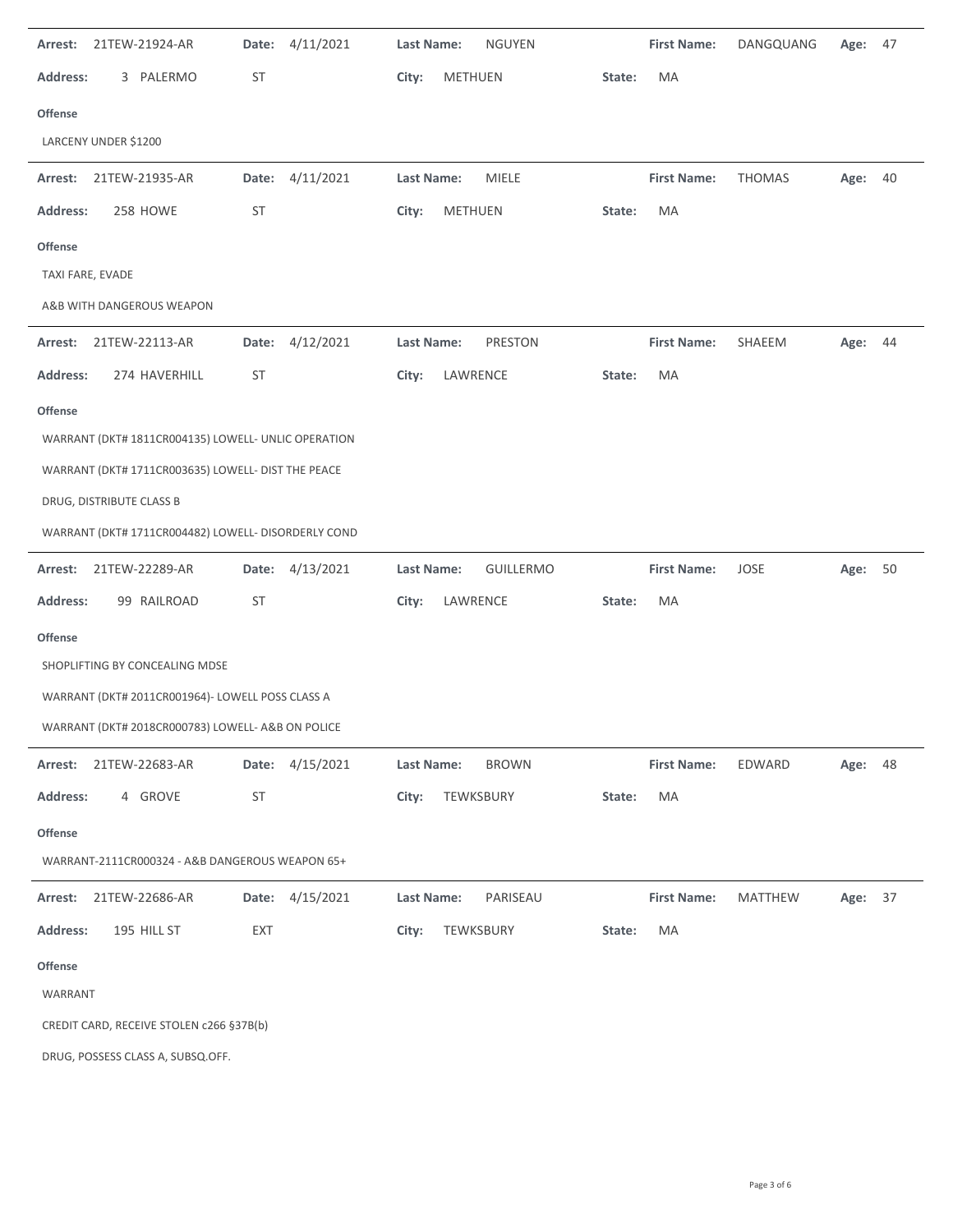|                 | Arrest: 21TEW-22745-AR                                          |           | Date: 4/15/2021 | Last Name: | <b>DOWNS</b>     |        | <b>First Name:</b> | <b>NICHOLAS</b> | Age:    | 29 |
|-----------------|-----------------------------------------------------------------|-----------|-----------------|------------|------------------|--------|--------------------|-----------------|---------|----|
| <b>Address:</b> | 331 TYNGSBORO                                                   | <b>RD</b> |                 | City:      | <b>DRACUT</b>    | State: | MA                 |                 |         |    |
| <b>Offense</b>  |                                                                 |           |                 |            |                  |        |                    |                 |         |    |
|                 | Trafficking in Cocaine over 36 grams but less than 100          |           |                 |            |                  |        |                    |                 |         |    |
|                 | DRUG, POSSESS TO DISTRIB CLASS E                                |           |                 |            |                  |        |                    |                 |         |    |
|                 | DRUG, POSSESS TO DISTRIB CLASS E                                |           |                 |            |                  |        |                    |                 |         |    |
|                 | DRUG, POSSESS TO DISTRIB CLASS D                                |           |                 |            |                  |        |                    |                 |         |    |
|                 | DRUG, POSSESS TO DISTRIB CLASS C                                |           |                 |            |                  |        |                    |                 |         |    |
|                 | COCAINE, TRAFFICKING IN 18 GRAMS OR MORE, LESS THAN 36 GRAMS    |           |                 |            |                  |        |                    |                 |         |    |
|                 | DRUG, DISTRIBUTE CLASS B CRACK COCAINE                          |           |                 |            |                  |        |                    |                 |         |    |
|                 | PROBATION WARRANT #2011CR001773 - A&B, INTIMIDATION, KIDNAPPING |           |                 |            |                  |        |                    |                 |         |    |
|                 | DRUG, POSSESS TO DISTRIB CLASS C                                |           |                 |            |                  |        |                    |                 |         |    |
|                 | DRUG, POSSESS TO DISTRIB CLASS E                                |           |                 |            |                  |        |                    |                 |         |    |
|                 | DRUG, POSSESS TO DISTRIB CLASS C                                |           |                 |            |                  |        |                    |                 |         |    |
|                 | DRUG, POSSESS TO DISTRIB CLASS E                                |           |                 |            |                  |        |                    |                 |         |    |
|                 | DRUG, POSSESS TO DISTRIB CLASS E                                |           |                 |            |                  |        |                    |                 |         |    |
|                 | DRUG, DISTRIBUTE CLASS B COCAINE                                |           |                 |            |                  |        |                    |                 |         |    |
|                 | DRUG, POSSESS TO DISTRIB CLASS B                                |           |                 |            |                  |        |                    |                 |         |    |
|                 |                                                                 |           |                 |            |                  |        |                    |                 |         |    |
| Arrest:         | 21TEW-23239-AR                                                  |           | Date: 4/18/2021 | Last Name: | <b>MACINTOSH</b> |        | <b>First Name:</b> | <b>JOHN</b>     | Age: 29 |    |
| <b>Address:</b> | 3 WATER                                                         | ST        |                 | City:      | <b>HUDSON</b>    | State: | NΗ                 |                 |         |    |
| <b>Offense</b>  |                                                                 |           |                 |            |                  |        |                    |                 |         |    |
|                 | A&B ON AMBULANCE PERSONNEL                                      |           |                 |            |                  |        |                    |                 |         |    |
| A&B             |                                                                 |           |                 |            |                  |        |                    |                 |         |    |
| Arrest:         | 21TEW-23307-AR                                                  | Date:     | 4/18/2021       | Last Name: | <b>RYAN</b>      |        | <b>First Name:</b> | <b>HELAYNA</b>  | Age: 19 |    |
| <b>Address:</b> | 63 FLETCHER                                                     | ST        |                 | City:      | LOWELL           | State: | MA                 |                 |         |    |
| Offense         |                                                                 |           |                 |            |                  |        |                    |                 |         |    |
|                 | SHOPLIFTING BY ASPORTATION                                      |           |                 |            |                  |        |                    |                 |         |    |
|                 | WARRANT#2111CR000542 90/10 UNLICESNSED OP                       |           |                 |            |                  |        |                    |                 |         |    |
| Arrest:         | 21TEW-23346-AR                                                  |           | Date: 4/18/2021 | Last Name: | PENDER           |        | <b>First Name:</b> | <b>MICHAEL</b>  | Age: 35 |    |
| <b>Address:</b> | 707 PATACHES                                                    | PL        |                 | City:      | GROVELAND        | State: | FL                 |                 |         |    |
| <b>Offense</b>  |                                                                 |           |                 |            |                  |        |                    |                 |         |    |
|                 | WARRANT (DKT# 1662CR007821) OP MV W/ SUS LIC                    |           |                 |            |                  |        |                    |                 |         |    |
| Arrest:         | 21TEW-23539-A-AR                                                | Date:     | 4/19/2021       | Last Name: | <b>STEELE</b>    |        | <b>First Name:</b> | MICHAEL         | Age:    | 36 |
| <b>Address:</b> | 75 PALMER                                                       | ST        |                 | City:      | QUINCY           | State: | MA                 |                 |         |    |

**Offense**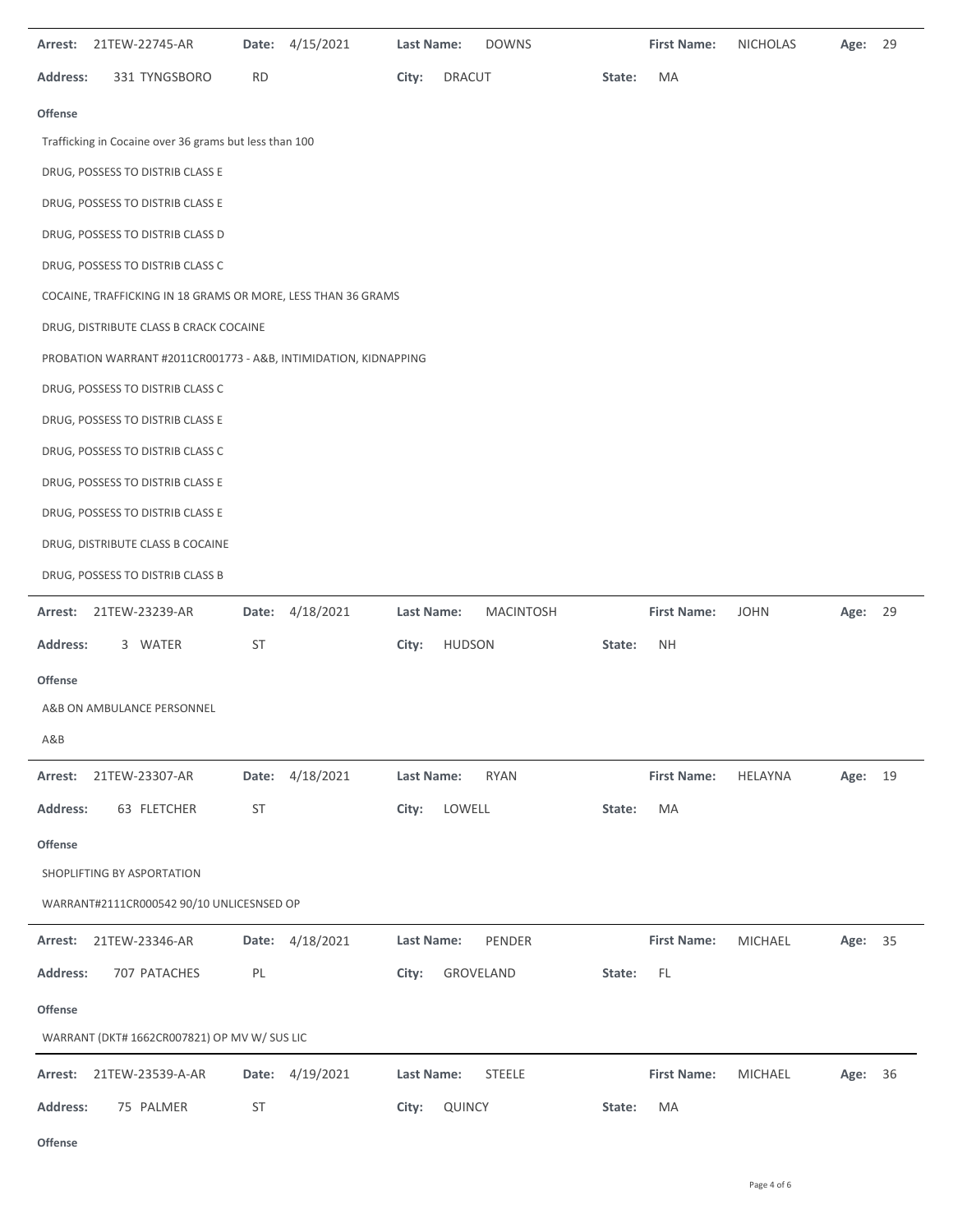$\overline{a}$ 

 $\overline{a}$ 

 $\overline{a}$ 

 $\ddot{\phantom{a}}$ 

 $\overline{a}$ 

| Arrest:         | 21TEW-23745-AR                                 |            | Date: 4/20/2021 | Last Name:        |           | VEADER         |        | <b>First Name:</b> | <b>BRITTANY</b> | Age:    | 34 |
|-----------------|------------------------------------------------|------------|-----------------|-------------------|-----------|----------------|--------|--------------------|-----------------|---------|----|
| <b>Address:</b> | 227 AMES HILL                                  | DR         |                 | City:             | TEWKSBURY |                | State: | MA                 |                 |         |    |
| <b>Offense</b>  |                                                |            |                 |                   |           |                |        |                    |                 |         |    |
|                 | SHOPLIFTING BY ASPORTATION                     |            |                 |                   |           |                |        |                    |                 |         |    |
| Arrest:         | 21TEW-23817-AR                                 |            | Date: 4/21/2021 | <b>Last Name:</b> |           | <b>GANNON</b>  |        | <b>First Name:</b> | ANGELA          | Age: 38 |    |
| <b>Address:</b> | 435 HANOVER                                    | <b>ST</b>  |                 | City:             |           | MANCHESTER     | State: | <b>NH</b>          |                 |         |    |
| <b>Offense</b>  |                                                |            |                 |                   |           |                |        |                    |                 |         |    |
|                 | WARRANT-1918CR004419 - POSSESSION CLASS A DRUG |            |                 |                   |           |                |        |                    |                 |         |    |
| Arrest:         | 21TEW-24353-AR                                 |            | Date: 4/23/2021 | <b>Last Name:</b> |           | <b>MONROY</b>  |        | <b>First Name:</b> | ALEXANDRA       | Age:    | 22 |
| <b>Address:</b> | 9 CODERRE                                      | <b>WAY</b> |                 | City:             | ANDOVER   |                | State: | MA                 |                 |         |    |
| <b>Offense</b>  |                                                |            |                 |                   |           |                |        |                    |                 |         |    |
|                 | WARRANT MV CHARGES (1938CR001141)              |            |                 |                   |           |                |        |                    |                 |         |    |
| Arrest:         | 21TEW-24446-AR                                 |            | Date: 4/24/2021 | <b>Last Name:</b> |           | RIDEOUT        |        | <b>First Name:</b> | <b>MATTHEW</b>  | Age: 21 |    |
| <b>Address:</b> | 202 SALEM                                      | <b>ST</b>  |                 | City:             |           | WILMINGTON     | State: | MA                 |                 |         |    |
| <b>Offense</b>  |                                                |            |                 |                   |           |                |        |                    |                 |         |    |
|                 | <b>OUI-LIQUOR OR .08%</b>                      |            |                 |                   |           |                |        |                    |                 |         |    |
|                 | NEGLIGENT OPERATION OF MOTOR VEHICLE           |            |                 |                   |           |                |        |                    |                 |         |    |
|                 | LEAVE SCENE OF PROPERTY DAMAGE                 |            |                 |                   |           |                |        |                    |                 |         |    |
|                 | Arrest: 21TEW-24727-AR                         |            | Date: 4/25/2021 | Last Name:        |           | STEELE         |        | <b>First Name:</b> | MICHAEL         | Age:    | 36 |
| <b>Address:</b> | 75 PALMER                                      | <b>ST</b>  |                 | City:             | QUINCY    |                | State: | MA                 |                 |         |    |
| <b>Offense</b>  |                                                |            |                 |                   |           |                |        |                    |                 |         |    |
|                 | SHOPLIFTING BY ASPORTATION                     |            |                 |                   |           |                |        |                    |                 |         |    |
| Arrest:         | 21TEW-24785-AR                                 |            | Date: 4/25/2021 | Last Name:        |           | HENDERSON      |        | <b>First Name:</b> | CHARLES         | Age:    | 56 |
| <b>Address:</b> | 218 CATAMOUNT                                  | <b>RD</b>  |                 | City:             | TEWKSBURY |                | State: | MA                 |                 |         |    |
| Offense         |                                                |            |                 |                   |           |                |        |                    |                 |         |    |
|                 |                                                |            |                 |                   |           |                |        |                    |                 |         |    |
|                 | <b>OUI-LIQUOR OR .08%</b>                      |            |                 |                   |           |                |        |                    |                 |         |    |
|                 | LIGHTS VIOLATION, MV                           |            |                 |                   |           |                |        |                    |                 |         |    |
|                 | ALCOHOL IN MV, POSSESS OPEN CONTAINER OF       |            |                 |                   |           |                |        |                    |                 |         |    |
|                 | Arrest: 21TEW-24947-AR                         |            | Date: 4/26/2021 | Last Name:        |           | <b>GENTZEL</b> |        | <b>First Name:</b> | TIFFANY         | Age: 30 |    |
| <b>Address:</b> | 273 JACKSON                                    | <b>ST</b>  |                 | City:             | LAWRENCE  |                | State: | MA                 |                 |         |    |

WARRANT 94C VIOLATIONS 2118CR000987